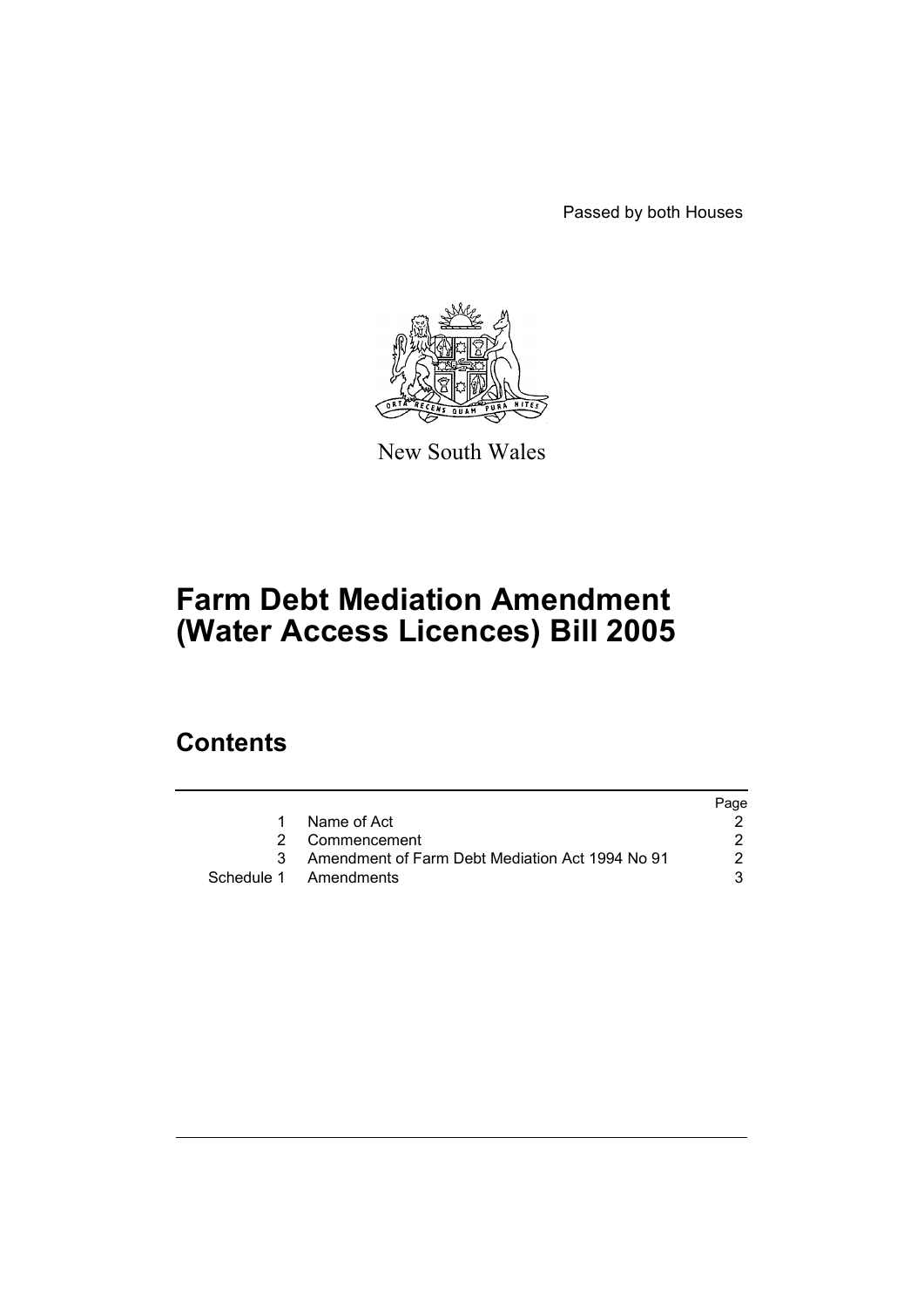*I certify that this PUBLIC BILL, which originated in the LEGISLATIVE ASSEMBLY, has finally passed the LEGISLATIVE COUNCIL and the LEGISLATIVE ASSEMBLY of NEW SOUTH WALES.*

> *Clerk of the Legislative Assembly. Legislative Assembly, Sydney, , 2005*



New South Wales

## **Farm Debt Mediation Amendment (Water Access Licences) Bill 2005**

Act No , 2005

An Act to amend the *Farm Debt Mediation Act 1994* so that the provisions of that Act apply in respect of a farm debt secured by an interest in a water access licence.

*I have examined this Bill, and find it to correspond in all respects with the Bill as finally passed by both Houses.*

*Chairman of Committees of the Legislative Assembly.*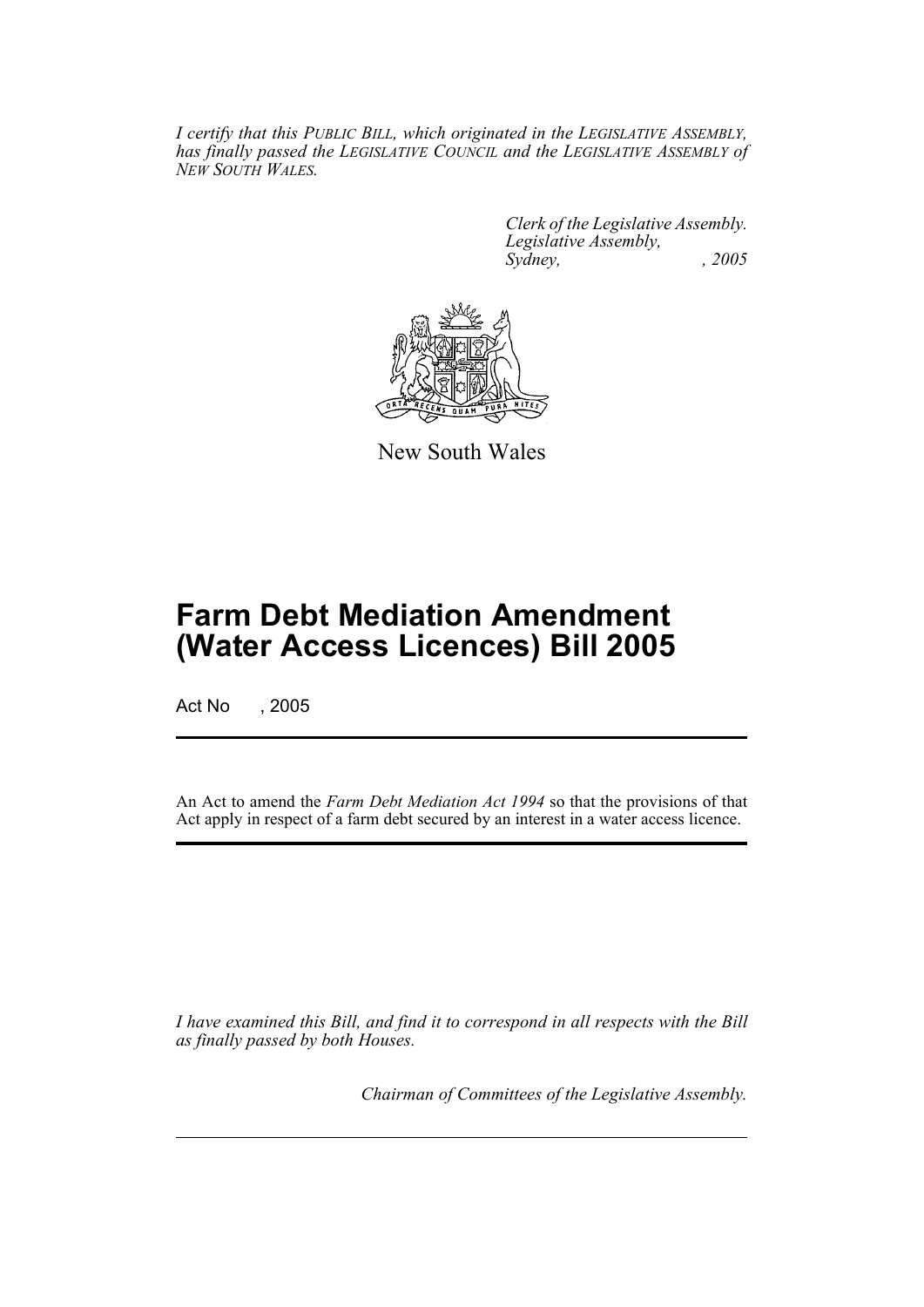#### **The Legislature of New South Wales enacts:**

#### **1 Name of Act**

This Act is the *Farm Debt Mediation Amendment (Water Access Licences) Act 2005*.

#### **2 Commencement**

This Act commences on the date of assent to this Act.

#### **3 Amendment of Farm Debt Mediation Act 1994 No 91**

The *Farm Debt Mediation Act 1994* is amended as set out in Schedule 1.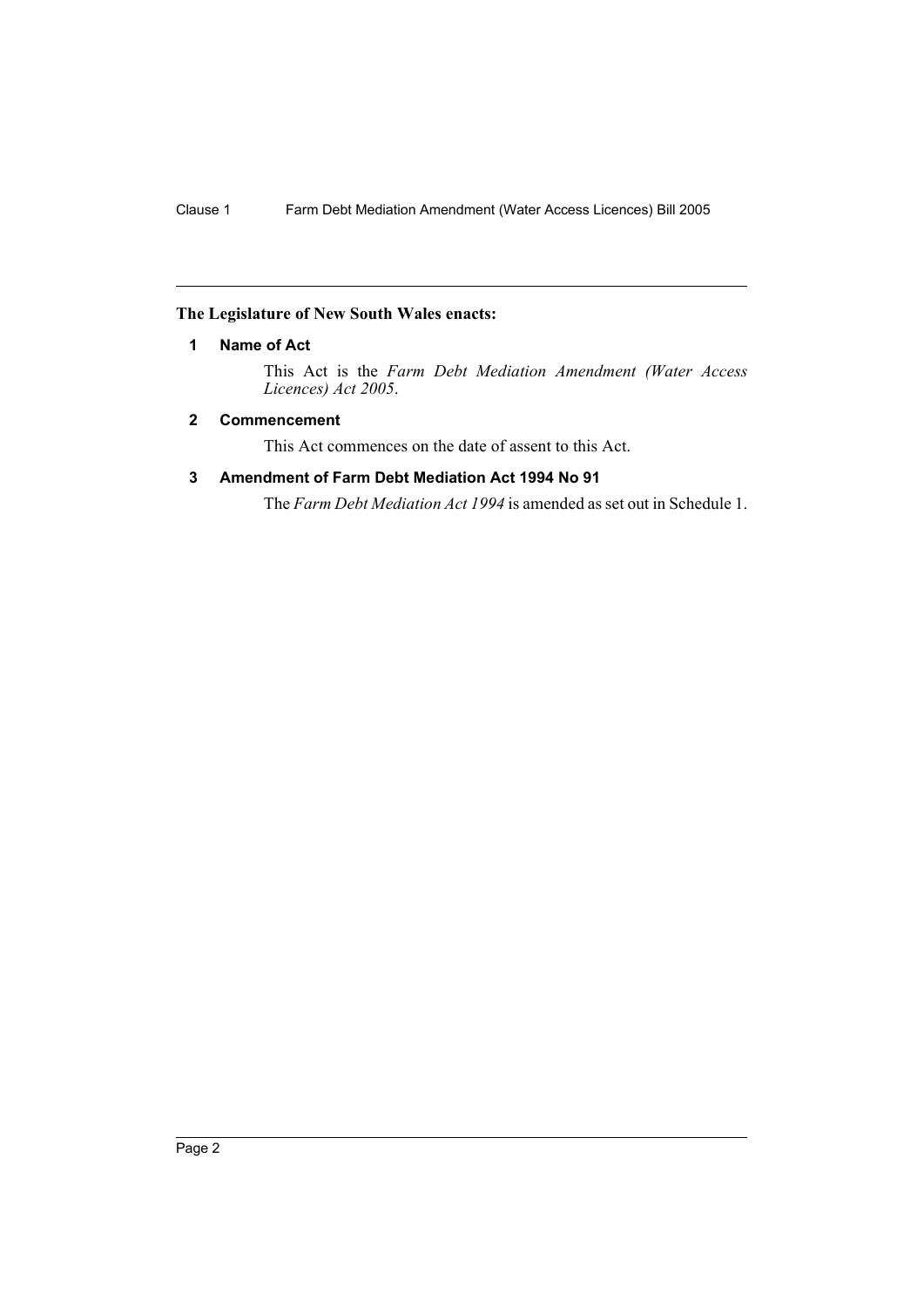Farm Debt Mediation Amendment (Water Access Licences) Bill 2005

Amendments **Schedule 1** and the set of the set of the set of the set of the set of the set of the set of the set of the set of the set of the set of the set of the set of the set of the set of the set of the set of the set

### **Schedule 1 Amendments**

(Section 3)

**[1] Section 4 Definitions**

Insert at the end of paragraph (b) of the definition of *farm property* in section 4 (1):

- , or
- (c) an access licence (within the meaning of the *Water Management Act 2000*) held by a farmer in connection with a farming operation.

#### **[2] Section 4 (1), definition of "statutory enforcement notice"**

Insert after paragraph (b):

(b1) a notice under section 71X (1) (b) of the *Water Management Act 2000*, or

#### **[3] Schedule 1 Savings and transitional provisions**

Insert at the end of clause 1 (1):

the *Farm Debt Mediation Amendment (Water Access Licences) Act 2005*

#### **[4] Schedule 1, clause 9**

Insert after clause 8:

#### **9 Application of 2005 amending Act**

- (1) In this clause, *the 2005 amending Act* means the *Farm Debt Mediation Amendment (Water Access Licences) Act 2005*.
- (2) The amendments made by the 2005 amending Act extend to a farm mortgage involving an interest in, or power over, an access licence (within the meaning of the *Water Management Act 2000*) that was entered into before the commencement of the 2005 amending Act, even if the farmer is in default under the farm mortgage before the commencement of the 2005 amending Act.